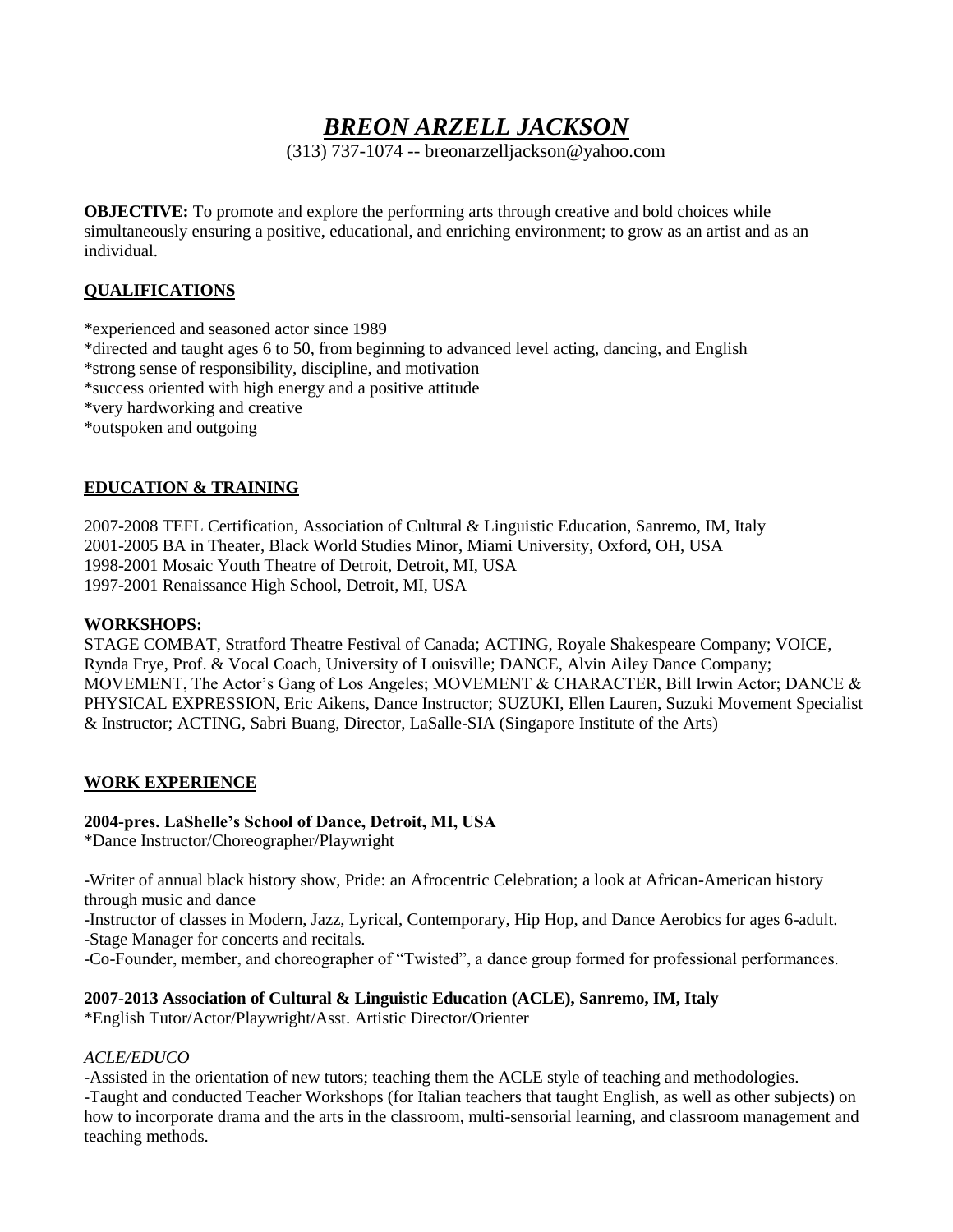## *ACLE Summer Camps & ACLE City Camps*

-English tutor for ages 5-18. -Weekly assigned a different class of various levels of English -Created daily lesson plans for learning English, using theater as the medium (drama based activities and games) -Directed, and taught, a show for a final public performance.

#### *Theatrino Acting Company*

-Touring actor

-Choreographer of opening dance number, staging, and fight choreography for shows -writer of various comedic sketches and plays (all grammar based)

# **2004-2007 Mosaic Youth Theatre of Detroit, Detroit, MI, USA**

\*Assistant Acting Director & Choreographer

#### *Mosaic Acting Ensemble (14-18yrs old)*

-Serve as an acting coach and choreographer.

-Assist in developing and training young artists in acting and dance.

#### *Intermediate Training Program (10-14yrs old)*

-Director for what is considered the "junior company" at Mosaic. (The ITP group consists of students who's skills are above that of the beginning acting classes, but not quite ready for the advanced level of the Ensemble.) -Introduce young artists to the foundations and techniques of acting.

-Directed and created original shows for public performance, as a part of their season, and to further training. -Directed the touring show, 'Tales Once Told' that was performed at various locations in Metro Detroit.

# *Next Stage Acting Co. (16-18yrs old)*

-Director and Advisor for the advanced students of the acting ensemble. -Directed and created original shows for public performance and advanced training.

# *Detroit-Grosse Pointe Collaborative (11-14yrs old)*

-Instructor of Acting Program for 2 summers at the Detroit-Grosse Pointe Mosaic Summer Institute. -Created daily lesson plans, complete with theater games and exercises, warm ups, and other training. -Worked with the Dance Program on acting while dancing, and choreographed a hip hop number for them. -Director & Writer of original productions, StarStruck and Crossing Altar.

#### *University Preparatory High School*

-Acting Instructor and Mentor for 2 semesters of the Universtiy Preparatory Academy High School Performing Arts LTI (Learning Through Internship).

-Created daily lesson plans, complete with warm-ups, theater games and exercises, as well as, homework assignments and research.

-Acting Director, Choreographer, and Co-Creator of the LTI Spring Production, Pirates of Penzance: A Hip-Hopera.

#### *UPA Middle School*

-Acting Instructor for 2 semesters of the University Perparatory Academy Middle School Performing Arts LTI. -Created daily lesson plans, complete with warm-ups, theater games and excersises, as well as, homework assignments and research.

#### *Remus Robinson Middle School*

-Acting Instructor and Director for the Remus Robinson Mosaic Acting Class, the first acting class to be taught in a Detroit Public School by Mosaic.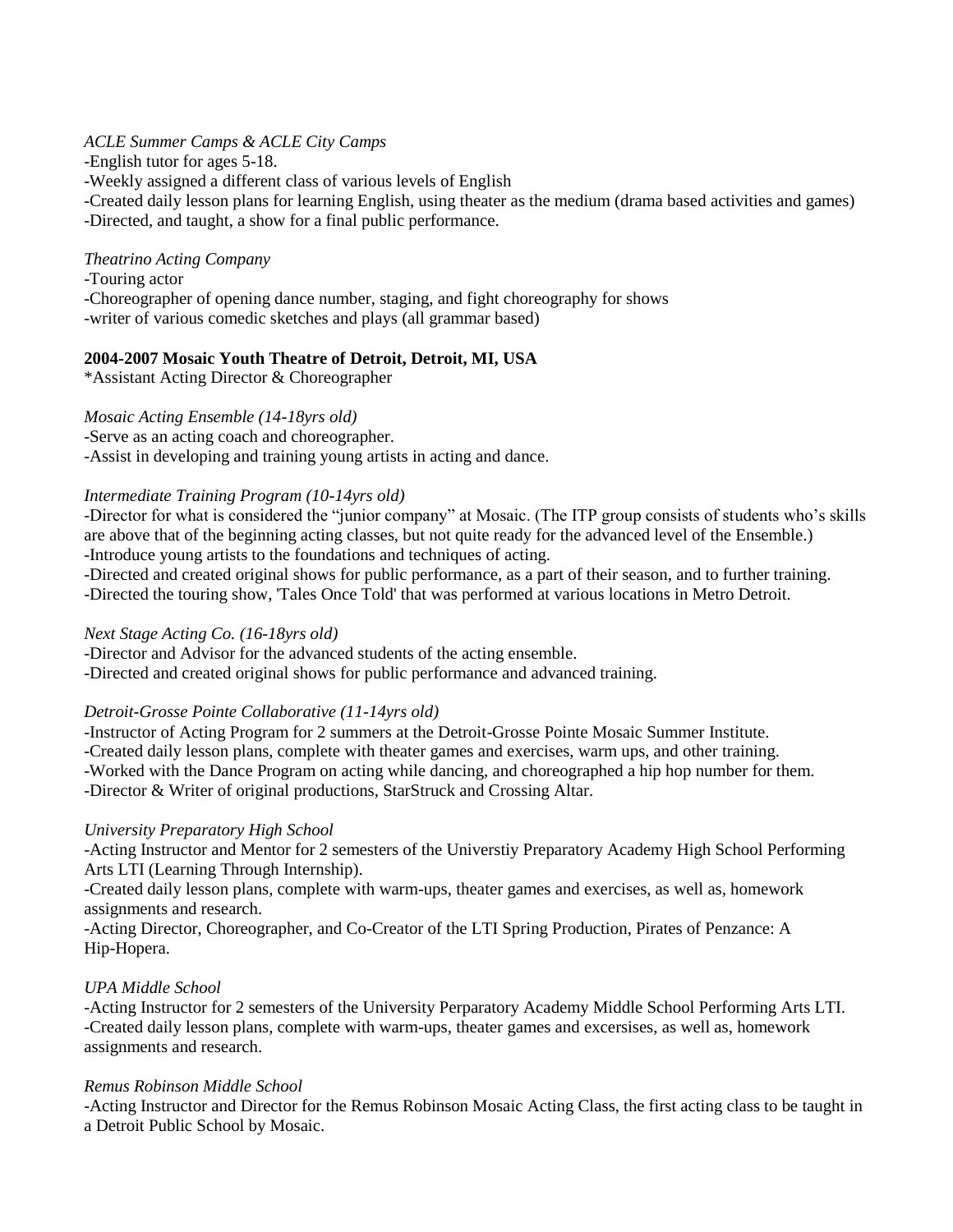-Created in depth training program for the "Remus Players", ending in a performance for over 300 of their peers.

#### *YouthVille Detroit (11-18yrs old)*

-First and sole instructor of the Mosaic Beginning Acting classes. -Created lesson plans, directed, and taught 5 acting classes, which each had a final public performance.

#### **2006-2007 Winston Institute of the Arts, Detroit, MI, USA**

\*Acting Coach

-Instructed Acting workshops for instrumental music students, in preparation for their annual musical. -Focused on volume, articulation, energy, telling the story, being connected with your cast members, and character development.

-Introduced the students to an Actors warm-up and many theater games and exercises to prepare them for performance and increase their stage presence.

#### **2005 InsideOut Literary Arts Project, Detroit, MI, USA**

\*Slam Poet Coach, CityWide Poets

-Held workshop for students of CityWide Poets and coached them in the art of Slam Poetry.

-Focused on volume, articulation, energy, connection with the piece, storytelling and stage presence.

-Introduced the students to a performers warm-up and many theater games that they could play to sharpen their awareness and delivery of their work.

-Also gave an introduction to dividing a piece into beats and different sections using Heirarchy, a technique used when approaching the writings and plays of Shakespeare.

#### **2001-2005 Wayne State University, Detroit, MI, USA**

\*Teaching Assistant & College Instructor

*WSU Summer Math Corps (11-18yrs old)*

-Team Leader and Instructor of Algebra, Math, Art, and math tutor.

-Created lesson plans for a team of 15 students which included in-class exercises, homework, and ongoing projects.

-Served as Performing Arts and Entertainment Director in preparation for the graduation ceremony.

# **2001-2005 Vision Dance Company, Miami University, Oxford, OH, USA**

\*Artistic Director & Choreographer

-Organized and taught a company of 40 dancers (all college students).

-Served as Head Choreographer and organized and booked all performances and outreach activities. -Coordinator and Director of annual Spring Concerts; complete with Stage Management, Lighting Design, Tech Crew, Dancers, and Actors.

# **2002-2005 Alpha Phi Alpha Fraternity, Inc., Delta Upsilon Chapter, Miami University**

\*President & Stepmaster

-Held the positions of Historian, Secretary, Vice President, and President of the chapter. -Coordinator and choreographer of Step Show performances. -Public speaking and oratorical coach.

# **DIRECTING/CHOREOGRAPHING CREDITS**